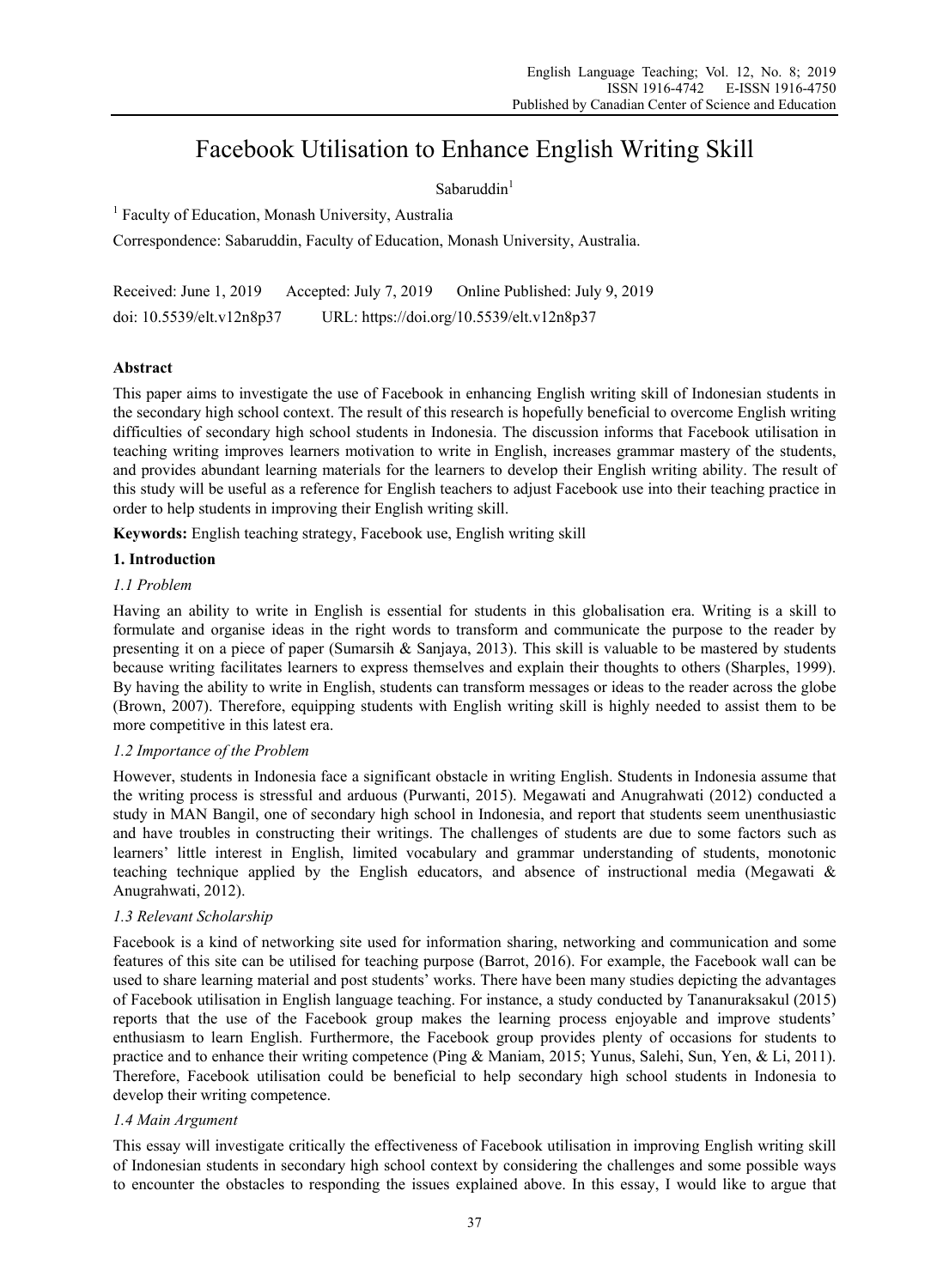using Facebook in English Language teaching is useful to enhance students' writing skill. This essay begins by providing background information related to Facebook usage in language teaching and explaining the significance of this study. Research questions, method, and outline of key ideas are also stated before deeply examining the benefits of Facebook utilisation in improving students' English writing skill. In the end, this essay will be concluded based on the overall explanation, and some recommendations are also stated for further investigation.

### *1.5 Research Questions*

Three research questions are formulated to understand the purpose of this study, as follows:

- What are the benefits of Facebook utilisation on students' writing skill?
- What are the challenges of using Facebook to enhance students writing skill in Indonesia?
- How can the challenges of Facebook usage be solved?

#### *1.6 Significance*

This investigation is hopefully beneficial to overcome the writing difficulties faced by secondary high school students in Indonesia. The result of this study would be useful as a reference for English teachers in Indonesia to adjust the use of Facebook into their teaching practice to enhance students' English writing competence. The finding will also be applicable for English educational researchers who are interested in Facebook utilisation to investigate more Facebook usage in language teaching.

#### **2. Method**

A critical review of relevant literature is used in this study. Before investigating the issue, some academic literature which is relevant to Facebook utilisation in language teaching and English writing skill is gathered and selected. The literature was collected from many kinds of resources such as articles from reputable academic journals as well as books. The chosen literature was then analysed and evaluated critically to find the information needed. Lastly, the suitable information and evidence were used to construct arguments in this essay.

Three benefits of Facebook on the improvement of students writing ability will be examined. Firstly, this essay discusses the benefits of Facebook usage that links to the students' motivation. Secondly, it explains the advantage of Facebook concerning the students' grammar understanding. Thirdly, it focuses on discussing the benefit of Facebook to enrich students' instructional materials. Each of the three aspects is followed by counter-arguments and refutations as well.

#### **3. Discussion**

#### *3.1 Increasing Students' Motivation to Write in English*

The first benefit of using Facebook in teaching English writing skill is that it develops the motivation of the students to practice their writing. Motivation is a combination of effort, desire, and satisfaction, which is influenced by internal and external factors (Woolfolk, 2001). According to Dja'far, Cahyono, and Bashtomi (2016), motivation is one of the factors that determine the learning achievement of learners. If students feel motivated, they tend to put the best effort in their study (Tananuraksakul, 2014). Thus, having a high motivation to write in English, students are supposed to develop their writing skill. However, according to the study of Megawati and Anugrahwati (2012), students in Indonesia seem unmotivated to learn English writing. They argue that this condition is caused by monotonous teaching methods or techniques utilised English teachers. As a result, students cannot adequately improve their English writing competence (Megawati & Anugrahwati, 2012). Utilising Facebook, as a media of teaching English writing, could be a suitable solution for this issue. Kabilan et al.'s (2010) study underpin that utilising Facebook for teaching English writing can enhance students motivation to write. It is because Facebook creates simplicity in learning (Gamble & Wilkins, 2014). For instance, the students can practice writing wherever they are and post their writing directly on their Facebook wall. The teacher and other students can also comment and give feedback to other students' work synchronously or asynchronously, so there is no need for the students to type their writing on a piece of paper and ask their tutor for correction (Gamble & Wilkins, 2014). This instant interaction and feedback increased writing motivation of the students (Yunus & Salehi, 2012). Besides creating learning simplicity, Facebook also promotes a comfortable learning environment (Majid, Stapa, & Keong, 2012). Online learning on Facebook is different from the traditional way of teaching (face-to-face classroom) where some learners usually feel anxious to write because of the presence of instructor that sometimes make the students fell intimidated (Tananuraksakul, 2014). The online learning environment created by Facebook makes the students feel comfortable to write and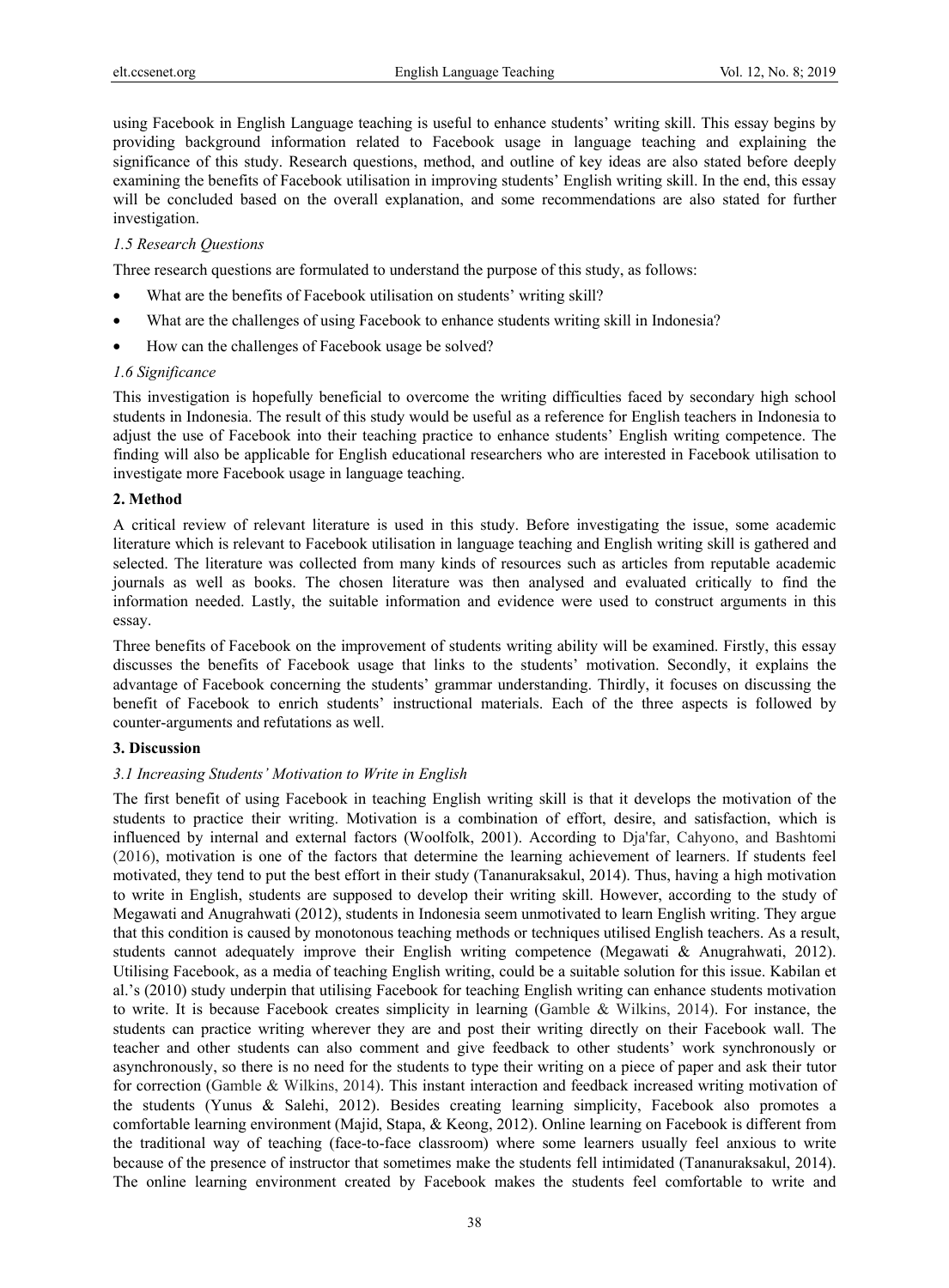encourage them to participate actively (Tananuraksakul, 2014). Therefore, using Facebook in teaching English writing skill is recommended for English teachers in Indonesia to improve students' motivation in English writing.

However, utilising Facebook to enhance students' writing motivation encounters some problems. The first is that low-speed internet connection hinders the students from enjoying the learning simplicity and convenience offered by Facebook. For example, because of internet trouble, the students unable to post their writing directly to their Facebook, and sometimes they have to repeat their work submission. Barrot (2016) reports that students feel discomfort in using Facebook in learning due to a slow internet connection. Students also considered internet interruption as a hindrance to connect to others and to be able to contribute actively to online interaction (Yunus et al., 2011). Consequently, rising students writing motivation using Facebook becomes harder due to internet trouble. The second problem is that several students cannot enjoy online learning because they are used to studying using conventional teaching method. Since they are accustomed to the traditional way of teaching, they experience some problems to use Facebook in learning English writing (Barrot, 2016). For instance, a study conducted by Barrot (2016) informs that some students fell a burden to type their essay online because they are used to writing by hand, and several students are challenging to read relatively small texts which are posted on the Facebook wall. Another research also depicts that students do not contribute actively to online learning conducted using Facebook since they feel face-to-face interaction in the classroom is more efficient (Yu, 2014). Thus, the use of Facebook to enhance writing motivation of learners seems useless because of internet connection issue and little interest of students in online learning.

To overcome such issues stated above, providing an accessible online network in school is suggested for stakeholders (headmaster or English teacher). For example, installing an internet provider in the school so that students can connect to the internet easily. This is supported by an argument of Bosch (2009) saying that one possible solution for using Facebook effectively in teaching would be to provide a good internet connection in an educational institution. Hence, the simple and comfortable learning setting on Facebook can be enjoyed by students as they can communicate with their teacher or peer easily and collect their writing instantly. In order to change the attitude of English learners who prefer the traditional way of teaching rather than online learning, the teacher can conduct scaffolding before the learning process (Yu, 2014). Scaffolding is a learning approach which is designed to develop students' learning understanding by explaining the learning procedure and giving guidance and support to achieve students learning goal (Tiantong & Teemuangsai, 2013). For instance, before conducting teaching through Facebook, an English teacher should explain the usefulness of using such kinds of application in learning English writing. The English teacher should also inform the learning steps using features on Facebook. After that, students are exposed and devoted to online learning activities on Facebook. Based on research formulated by Yu (2014), by doing so, the students gradually accept online learning and become excited to participate in the learning processes. Hence, the student mindset who are used to interacting in a face-to-face classroom is changed through the scaffolding. As a result, they are willing to involve in online learning on Facebook. In brief, even though some issues appear in relation to Facebook utilisation in teaching English writing skill, all the problems could be solved by treating those problems appropriately. Therefore, Facebook can be utilised as a teaching and learning media in order to improve students' motivation in English writing.

## *3.2 Enhancing Students' Grammar Understanding*

Besides developing students' motivation to write in English, Facebook utilisation also contributes to the improvement of students' grammar understanding. Grammar is "the set of rules that describe the structure of a language and control the way that sentences are formed" (Macmillandictionary.com, 2017). Individuals can communicate using the same language because they recognise and understand the grammatical structures of the language (Shen, 2012). It means that grammar understanding plays an important role not only in speaking but also in writing. According to Suthiwartnarueput and Wasanasomsithi (2012), the grammatical competence of students has a significant contribution to their writing skill. However, Megawati and Anugrahwati (2012) report that students in Indonesia struggle with their grammar understanding, which disadvantages them to write in English correctly. Thus, boosting Indonesian students to master English grammar is essential for assisting them to produce a good quality of English writing. Using Facebook in teaching English writing skill could become a possible strategy to develop learners' grammar. It is because Facebook can facilitate peer-to-peer assessment among learners (Yunus & Salehi, 2012). Peer assessment or peer feedback is defined as a way of evaluating and providing feedback on peers' work (Wang, 2016). Through interaction with other students in the Facebook discussion, students enable to assess and give feedback to other students' essay (Ekoç, 2014). Moreover, English learners' participation and interaction with other learners through posting and commenting assist to improve their writing quality (Razak, Saeed, & Ahmad, 2013). For example, using the comment feature on Facebook,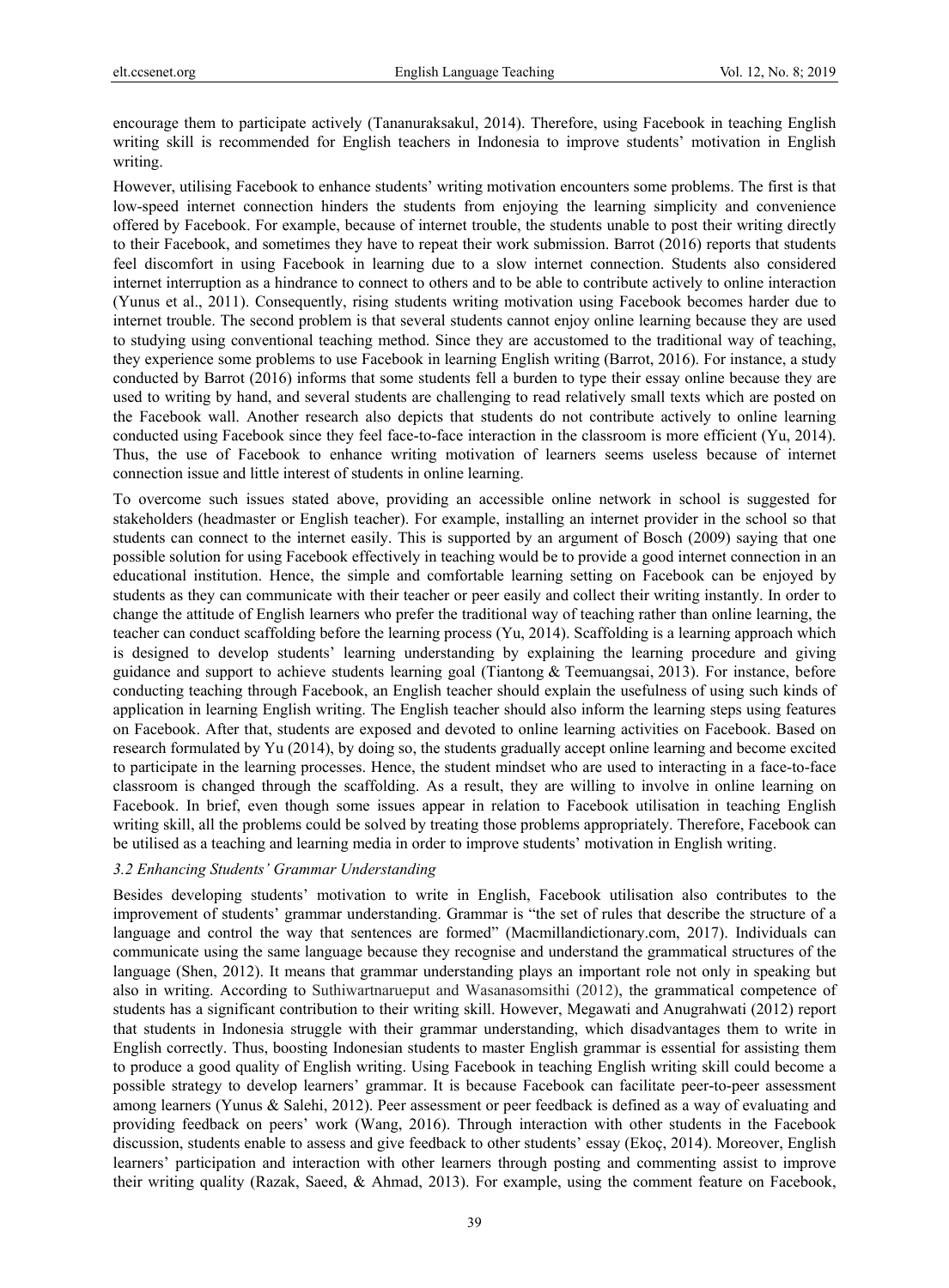students are able to give questions and comments on other students writings or essays. In this discussion, students can offer and also get corrections in terms of grammatical errors of their articles. An intense debate on grammar errors found in their English writing eventually improves their grammar understanding. This notion is also affirmed by Shih (2011), arguing that grammar mastery of students is developed through peer evaluation. Hence, utilising Facebook in teaching English writing skill is recommended for English instructors In Indonesia.

Nevertheless, peer evaluation facilitated on Facebook cannot fully benefit the enhancement of students English grammar competence because of some issues. The first is related to the student's confidence. If the students are not confident enough, they feel uncomfortable with comments from their friends. For example, the research study done by Alm (2015) reports that several students are worried to submit their writing on Facebook since they are insecure and afraid to be criticised for their works. Thus, grammatical errors in their essay cannot be evaluated and identified by their peers. Moreover, the level of English proficiency of students impacts the process of peer feedback. For instance, some students seem challenging to understand their friends' feedback because they do not know the meaning of the comments (Kabilan et al., 2010). They also struggle with giving explicit remarks because they have limited vocabulary (Yu, 2014). Furthermore, low students' involvement in providing explanations to others determines the success of peer feedback conducted on Facebook. This notion is rectified by research formulated by Ekoc (2014), informing that some students are not willing to engage actively in the online discussion on Facebook. Other learners make up simple comment (good or bad) without fully evaluate other students' essays because of laziness (Barrot, 2016). Enhancing English grammar of students through peer assessment on Facebook looks ineffective because of some difficulties above.

In order to maximise the benefit of peer-to-peer evaluation on the advancement of the English grammar of students, some possible solutions are offered. Firstly, teachers are recommended to give explicit instruction about learning objectives and outcomes using Facebook in order to boost the students' confidence to contribute more to the peer-evaluation process. For instance, the teachers should inform what the students should write, when they have to submit their writing and why they are suggested to give comments. Knowing the objectives and outcomes of the learning process, students become more confident (Gamble & Wilkins, 2014). Secondly, the teachers can use a grading system for every comment posted by students to encourage the active involvement of students in an online discussion. Study handled by Yu (2014) finds that giving a score to learners who post comments to their friend increase the participation of learners in an online discussion. Lastly, allowing students to use online dictionaries and online translation tools which can be accessed while using Facebook helps students with a low level of English proficiency to take apart on peer feedback activity (Alm, 2015). By way of illustration, students can search unknown vocabularies to construct their essays or feedbacks using an online dictionary before posting them on Facebook. Utilising online translation tools also assist students in understanding their peers' feedback quickly. Based on a study run by Kabilan et al. (2010) using such online tools intensely, the beginner students enhance their English proficiency. Although there are several obstacles to escalate the English grammar of students using peer-to-peer evaluation on Facebook, those barriers could be minimised through appropriate solutions. Therefore, considering those issues and applying proper treatments to overcome the problems, English educators in Indonesia can utilise Facebook to develop English grammar understanding of students efficiently.

#### *3.3 Enriching Students' Learning Resource*

Apart from enhancing the grammar competence of students, using Facebook in language teaching also enriches the instructional materials of students. Instructional materials are "educational resources used to improve students' knowledge, abilities, and skills" (Thefreedictionary.com, 2017). Having sufficient learning materials, students have a chance to develop their knowledge maximally (Taffs & Holt, 2013). One of the problems encountered by students in Indonesia to improve their writing skill is the limited number of instructional materials in school (Megawati & Anugrahwati, 2012). Using Facebook could be beneficial to serve the students with plenty learning sources since the students, as well as the instructors enable to share many kinds of information related to English writing such as texts, videos, links to English tutorial programs (Ekoc, 2014; Haverback, 2009). As a case in point, English instructors and learners can post links to YouTube videos which contain ample tutorials about English writing or links of English language learning websites such as Britishcouncil.org that can be used to learn English writing. They can easily share the links by copying the links and posting them on their Facebook group. Therefore, through Facebook, the problems of students in Indonesia regarding the absence of instructional materials could be overcome. Having an opportunity to access rich learning sources through Facebook, hopefully, will enable students in Indonesia to increase their English writing skill.

Even though students are provided many kinds of English learning sources on Facebook, it does not guarantee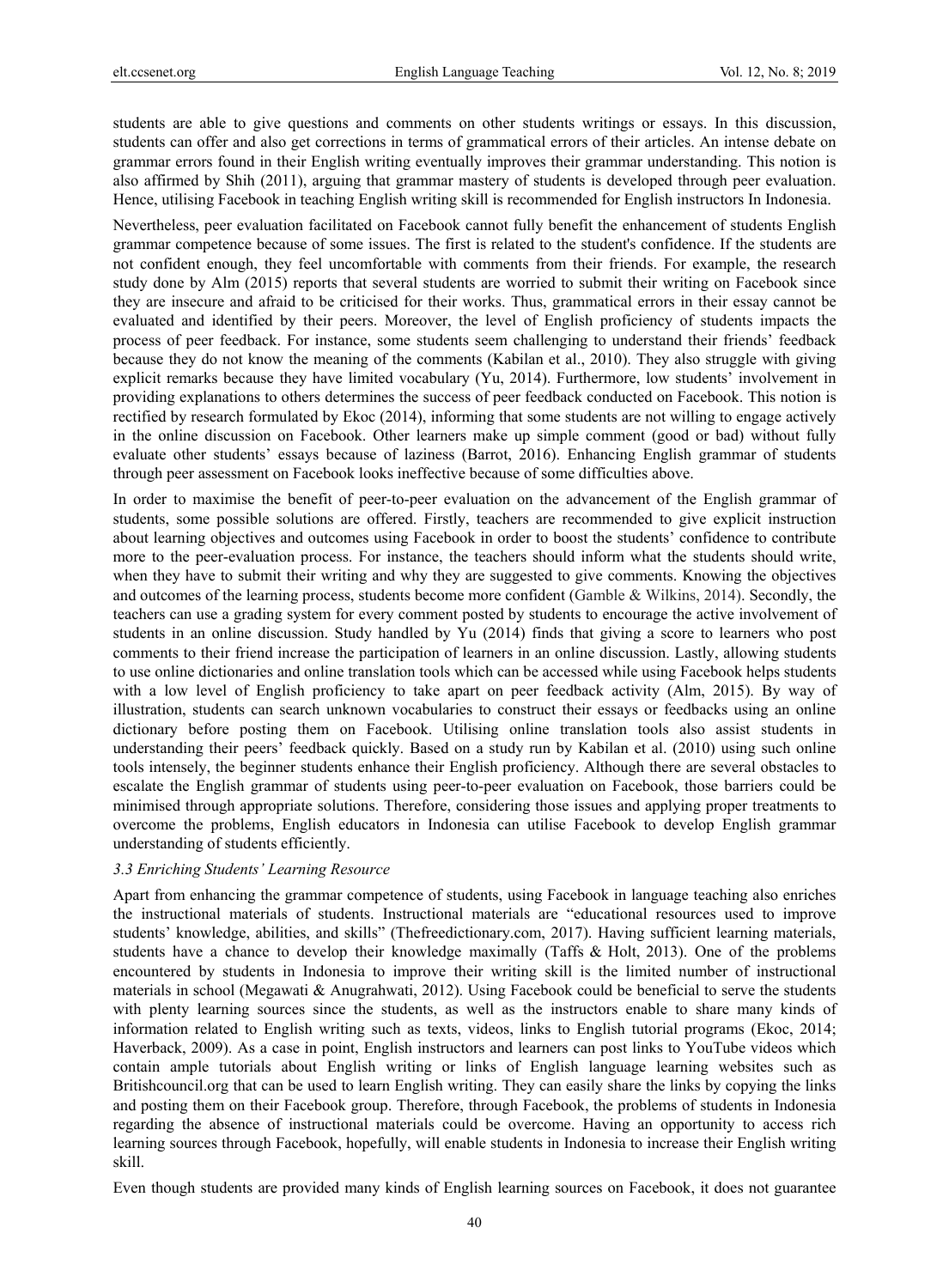that they will learn maximally. There are many features, links, and applications that can be accessed on Facebook, and that stuff is possible to distract students' concentration to learn (Yunus et al., 2011). As an example, students might delay watching the video shared by their teacher or peer as they enjoy playing online games or chatting with their friends on Facebook. Another issue of sharing learning sources on Facebook is that the quality of instructional materials posted by students. Several students might not read or watch the instructional materials before they share them with their friends (Yunus et al., 2011). Hence, the proper solution is needed to minimise such issues.

To refute the arguments above, integrating the applications such as games on Facebook in the process of learning is proposed for English teachers since the students could develop their English as well by online games based English. According to a study conducted by Kabilan et al. (2010), playing games on Facebook necessitates students to recognise the instruction in English. It means that games on Facebook are not always influenced negatively on the students, but those also give positive impacts in terms of their English language development. Thus, interrelating games on Facebook in learning activities are suggested to keep students' learning focus. Furthermore, to make sure that students share reliable learning materials on Facebook, asking the students to check videos, or links before uploading them to the Facebook group is suggested (Yunus et al., 2011). Therefore, instructional materials which are posted by students are used to assist them in improving their writing skill. All in all, connecting online games and advising students to share reliable learning sources on Facebook, English teachers in Indonesia could help the students regarding providing available instructional materials.

#### **4. Conclusion**

In conclusion, Facebook utilisation might be practical to improve secondary high school students' English writing skill in Indonesia because of three reasons. The first reason is that using Facebook in teaching English writing skill can increase the motivation of learners to practice their English writing as Facebook creates learning simplicity and convenience. Thus, little interest of students in English writing could be overcome using Facebook. Moreover, Facebook utilisation in teaching English writing enhances students' grammar understanding because learners can give and provide feedback regarding their grammar errors found in their writing. Hence, receiving many corrections from their friends as well as their teachers, the students can evaluate their works resulting in increment their grammar mastery.

Furthermore, Facebook usage, as a media of teaching provides students with ample instructional materials to learn English writing skill. It is because Facebook can facilitate the students to share and to access learning materials through Facebook. Thus, the problem of students in Indonesia regarding the limited instructional materials could be minimised. By having abundant learning sources, students are supposed to develop their English writing skill. Even though some challenges are encountered in utilising Facebook in teaching English writing skill, English teachers in Indonesia can use Facebook to teach English writing efficiently by considering some possible solutions which are offered in this paper. Therefore, utilising Facebook as a means of teaching English writing is useful to enhance students English writing skill, and it is proposed for English educators to use Facebook in their teaching practice in order to strengthen English writing skill of students in Indonesia.

#### **Acknowledgments**

I would like to acknowledge *the Indonesian Endowment Fund for Education* (LPDP) for the grant given to the author.

# **References**

- Alm, A. (2015). Facebook for informal language learning: Perspectives from tertiary language students. *The Euro CALL Review, 23*(2), 3-18. https://doi.org/10.4995/eurocall.2015.4665
- Barrot, J. S. (2016). Using Facebook-based e-portfolio in ESL writing classrooms: Impact and challenges. *Language, Culture and Curriculum, 29*(3), 286-301. https://doi.org/10.1080/07908318.2016.1143481
- Bosch, T. E. (2009). Using online social networking for teaching and learning: Facebook use at the university of Cape Town. *Communicatio, 35*(2), 185-200. https://doi.org/10.1080/02500160903250648
- Brown, H. D. (2007). *Teaching by principles: An interactive approach to language pedagogy* (3rd ed.). New York: Pearson Education.
- Dja'far, V. H., Cahyono, B. Y., & Bashtomi, Y. (2016). EFL teachers' perception of university students' motivation and ESP learning achievement. *Journal of Education and Practice, 7*(14), 28-37.
- Ekoç, A. (2014). Facebook groups as a supporting tool for language classrooms. *Turkish Online Journal of Distance Education, 15*(3), 18-26. https://doi.org/10.17718/tojde.13403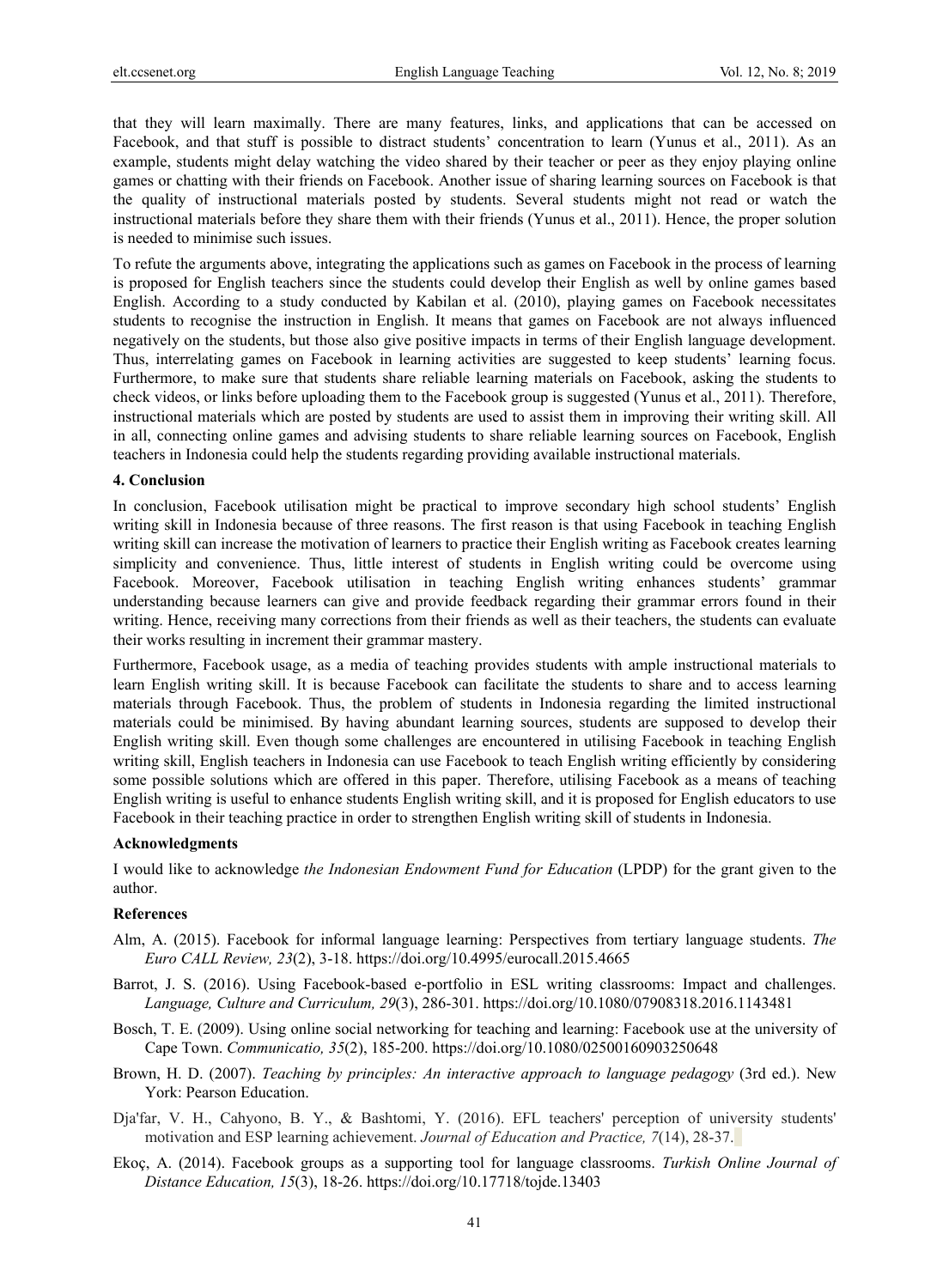- Gamble, C., & Wilkins, M. (2014). Student attitudes and perceptions of using Facebook for language learning. *Dimension, 13*(5), 49-72.
- Haverback, H. R. (2009). Facebook: Uncharted territory in a reading education classroom. *Reading Today, 27*(2), 34.
- Kabilan, M. K., Ahmad, N., & Abidin, M. J. (2010). Facebook: An online environment for learning of English in institutions of higher education? *The Internet and Higher Education, 13*(4), 179-187. https://doi.org/10.1016/j.iheduc.2010.07.003
- Majid, A. H. A., Stapa, S. H., & Keong, Y. C. (2012). Scaffolding through the blended approach: Improving the writing process and performance using Facebook. *American Journal of Social Issues and Humanities, 2*(5), 336-342.
- Megawati, F., & Anugerahwati, M. (2012). Comic strips: A study on the teaching of writing narrative texts to Indonesian EFL students. *TEFLIN Journal, 23*(2), 183-205.
- Ping, N. S., & Maniam, M. (2015). The effectiveness of Facebook group discussions on writing performance: A study in matriculation college. *International Journal of Evaluation and Research in Education, 4*(1), 30-37. https://doi.org/10.11591/ijere.v4i1.4489
- Purwanti, T. T. (2015). The implementation of self-assessment in writing class: A case study at STBA LIA Jakarta. *TEFLIN Journal: A publication on the teaching and learning of English, 26*(1), 97-116. https://doi.org/10.15639/teflinjournal.v26i1/97-116
- Razak, N. A., Saeed, M., & Ahmad, Z. (2013). Adopting social networking sites (SNSs) as interactive communities among English foreign language (EFL) learners in writing: Opportunities and challenges. *English Language Teaching, 6*(11), 187-198. https://doi.org/10.5539/elt.v6n11p187
- Sharples, M. (1999). *How we write: Writing as creative design*. London: Psychology Press.
- Shen, Y. (2012). Reconsidering English grammar teaching for improving non-English majors' English writing ability. *English Language Teaching, 5*(11), 74-78. https://doi.org/10.5539/elt.v5n11p74
- Shih, R., C. (2011). Can web 2.0 technology assist college students in learning English writing? integrating Facebook and peer assessment with blended learning. *Australasian Journal of Educational Technology, 27*(5), 829-845. doi:10.14742/ajet.934
- Sumarsih, M., & Sanjaya, D. (2013). TPS as an effective technique to enhance the students' achievement on writing descriptive text. *English Language Teaching, 6*(12), 106-113. https://doi.org/10.5539/elt.v6n12p106
- Suthiwartnarueput, T., & Wasanasomsithi, P. (2012). Effects of using Facebook as a medium for discussions of English grammar and writing of low-Intermediate EFL students. *Electronic Journal of Foreign Language Teaching, 9*(2), 194-214.
- Taffs, K. H., & Holt, J. I. (2013). Investigating student use and value of e-learning resources to develop academic writing within the discipline of environmental science. *Journal of Geography in Higher Education, 37*(4), 500-514. https://doi.org/10.1080/03098265.2013.801012
- Tananuraksakul, N. (2015). An investigation into the impact of Facebook group usage on students' affect in language learning in a thai context. International Journal of Teaching and Learning in Higher Education, 27(2), 235-246.
- Tiantong, M., & Teemuangsai, S. (2013). The four scaffolding modules for collaborative problem-based learning through the computer network on moodle LMS for the computer programming course. *International Education Studies, 6*(5), 47-55. https://doi.org/10.5539/ies.v6n5p47
- Wang, W. (2016). Peer feedback in Chinese college English writing class: Using action research to promote students' English writing. *Journal of Language Teaching and Research, 7*(5), 958-966. https://doi.org/10.17507/jltr.0705.17
- Woolfolk, A. (2001). *Educational psychology* (8th ed.). Boston: Allyn and Bacon.
- Yunus, M. M., Salehi, H., Sun, C. H., Yen, J. Y. P., & Li, L. (2011). Using Facebook groups in teaching ESL writing. *Recent researches in Chemistry, Biology, Environment and Culture, 75*(1), 75-80.
- Yunus, M. M., & Salehi, H. (2012). The effectiveness of Facebook groups on teaching and improving writing: Students' perceptions. *International Journal of Education and Information Technologies, 1*(6), 87-96.